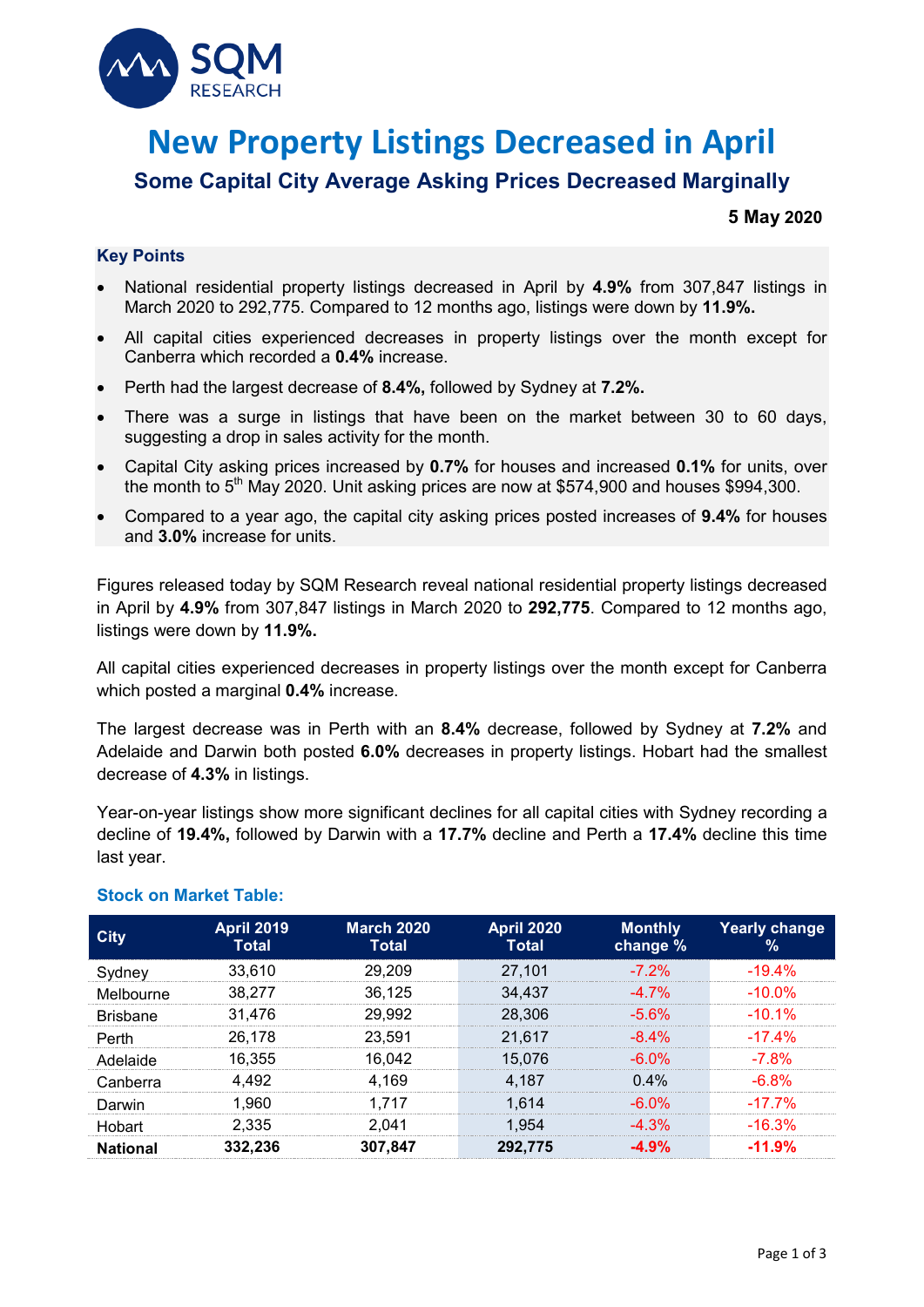

Louis Christopher, Managing Director of SQM Research said, **"We confirm there was a large fall in new listings recorded over the course of April which impacted every capital city. We also note the surge in older listings, particularly for properties that have been on the market between 30 to 60 days. This tells me that sellers struggled to sell their properties over April and new sellers deferred listing. The housing market has clearly been weakened by coronavirus and the restrictions placed on the economy to limit the outbreak. With the lifting some restrictions over the course of May, we could see a lift in buyer activity for housing; however many issues persist such as the spike in unemployment and the ongoing closure of the international border."**

| <b>April 2020</b> |           |            |            |             |            |                       |  |
|-------------------|-----------|------------|------------|-------------|------------|-----------------------|--|
| <b>City</b>       | $30$ days | 30-60 days | 60-90 days | 90-180 days | > 180 days | <b>Total Listings</b> |  |
| Sydney            | 8.809     | 7,151      | 2.677      | 2.503       | 5.961      | 27.101                |  |
| <b>Melbourne</b>  | 10.486    | 7,928      | 3.638      | 4.219       | 8.166      | 34.437                |  |
| <b>Brisbane</b>   | 6.268     | 6,134      | 3.562      | 4.302       | 8,040      | 28,306                |  |
| Perth             | 4.103     | 3,262      | 2.421      | 3.402       | 8.429      | 21.617                |  |
| Adelaide          | 037       | 2,536      | 1.493      | 2.459       | 4.551      | 15.076                |  |
| Canberra          | .316      | 805        | 380        | 42R         | 1,260      | 4.187                 |  |
| Darwin            | 98        | 132        | 112        | 146         | 1.126      | 1.614                 |  |
| <b>Hobart</b>     | 443       | 302        | 236        | 301         | 672        | 1.954                 |  |
| <b>National</b>   | 51.806    | 43.455     | 26.304     | 41.819      | 129.391    | 292.775               |  |

# **Days on Market Tables:**

| <b>March 2020</b> |           |            |            |             |            |                       |  |
|-------------------|-----------|------------|------------|-------------|------------|-----------------------|--|
| City              | $30$ days | 30-60 days | 60-90 days | 90-180 days | > 180 days | <b>Total Listings</b> |  |
| Sydney            | 15.039    | 3,985      | 1.091      | 3.187       | 5.907      | 29,209                |  |
| <b>Melbourne</b>  | 16.203    | 5,280      | 1.369      | 5.701       | 7.572      | 36,125                |  |
| <b>Brisbane</b>   | 8.920     | 5,362      | 2.264      | 5.466       | 7,980      | 29.992                |  |
| <b>Perth</b>      | 5 704     | 3,593      | 1.648      | 4.394       | 8.252      | 23.591                |  |
| Adelaide          | 5.033     | 2.378      | 1.056      | 3.045       | 4.530      | 16.042                |  |
| Canberra          | $-612$    | 567        | 153        | 619         | 1.218      | 4.169                 |  |
| <b>Darwin</b>     | 83        | 141        | 73         | 164         | 1.156      | 1.717                 |  |
| <b>Hobart</b>     | 650       | 305        | 116        | 347         | 623        | 2.041                 |  |
| <b>National</b>   | 75.900    | 35,583     | 15.224     | 51.792      | 129,348    | 307,847               |  |

#### **April 2019**

|                  |           |            | $\Gamma$ WHIPSI |             |              |                       |
|------------------|-----------|------------|-----------------|-------------|--------------|-----------------------|
| <b>City</b>      | $30$ days | 30-60 days | 60-90 days      | 90-180 days | $> 180$ days | <b>Total Listings</b> |
| Sydney           | 117       | 6.221      | 4.353           | .797        | 9.122        | 33.610                |
| <b>Melbourne</b> | 10.108    | 6.903      | 4.198           | 6.367       | 10.701       | 38.277                |
| <b>Brisbane</b>  | 6.497     | 5,978      | 4.342           | 5.943       | 8.716        | 31.476                |
| Perth            | 5 014     | 4.130      | 3.189           | 5.238       | 8.607        | 26.178                |
| Adelaide         | .491      | 2.804      | 1.735           | 2.702       | 4.623        | 16.355                |
| Canberra         | 185       | 815        | 552             | 725         | 1.215        | 4.492                 |
| <b>Darwin</b>    | 195       | 157        | 129             | 231         | 1.248        | 1.960                 |
| <b>Hobart</b>    | 597       | 326        | 236             | 490         | 686          | 2.335                 |
| <b>National</b>  | 59.317    | 43.518     | 30,991          | 56.320      | 142.090      | 332.236               |

# **Asking Prices**

Capital City asking prices increased by **0.7%** for houses and increased **0.1%** for units, over the month to **5th May 2020**. Unit asking prices are now at \$574,900 and houses \$994,300.

Compared to a year ago, the capital city asking prices posted increases of **9.4%** for houses and **3.0%** increase for units.

Over the month, some capital cities recorded marginal asking price increases, with the exception of Perth, Canberra and Hobart which all recorded declines for both houses and units.